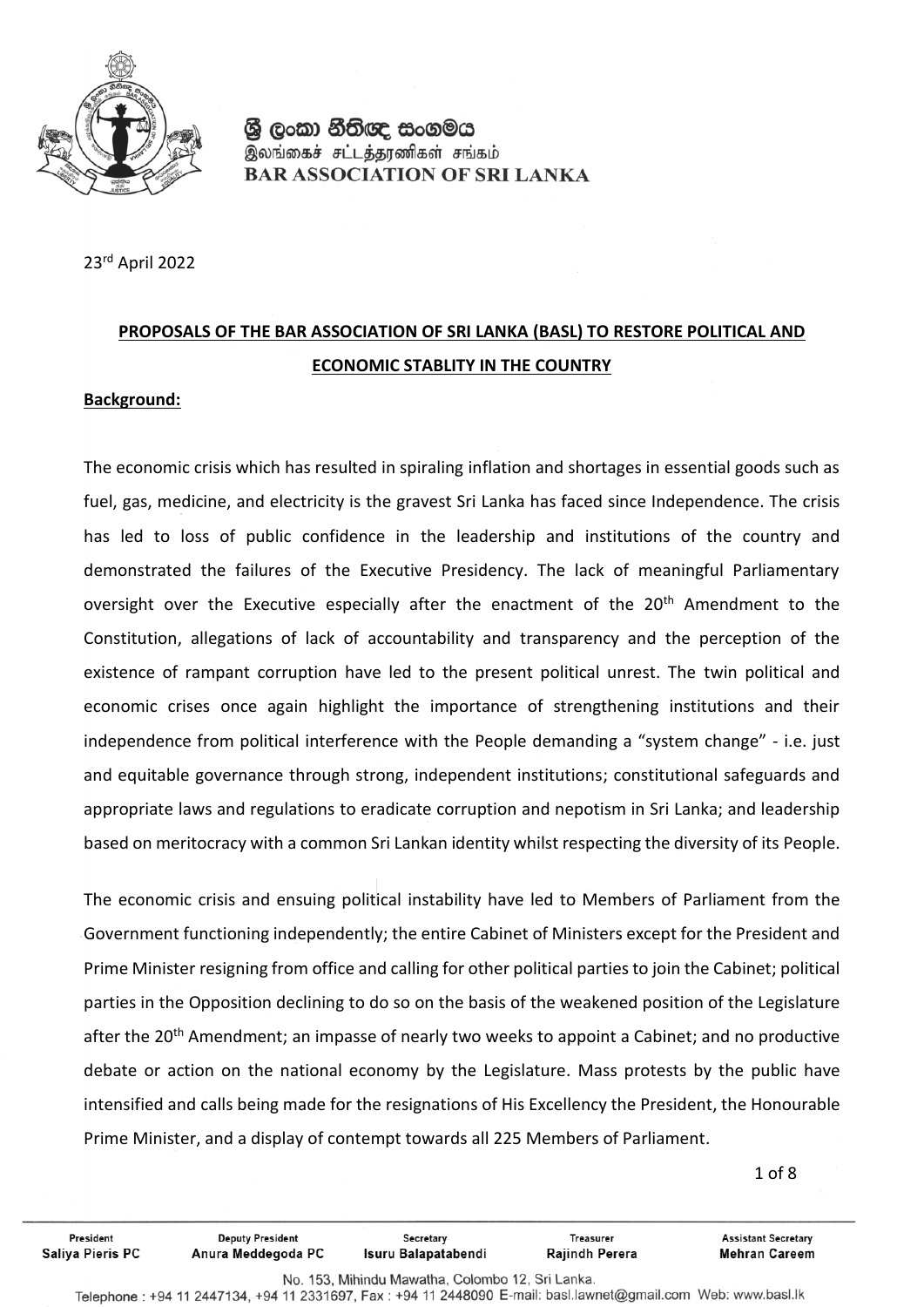

On the 12th of April 2022, the Ministry of Finance made the unprecedented announcement that "the continued normal servicing of external public debt obligations has become impossible" and that it was "the policy of the Sri Lankan Government to suspend normal debt servicing". The Ministry also announced that "… the Government has approached the IMF for assistance in designing an economic recovery program and for emergency financial assistance." Several leading economists, the Chambers and Trade Associations have highlighted that approaching the International Monetary Fund (IMF) for assistance is one of the best options to resolve the present economic crisis and have stressed that political stability in the country is essential for a successful negotiation with the IMF.

The BASL stresses that without political stability it would be virtually impossible to resolve the economic crisis. The existence of a token Parliamentary majority and the appointment of new Ministers will not in the opinion of the BASL resolve the present political instability. Neither can political stability be restored by the use of force or strong-arm tactics. The need of the hour for the country is for all political parties represented in Parliament to act in the best interest of the country and forge a bi-partisan consensus on the national economy to carry urgent domestic reforms and build confidence in bi-lateral and multi-lateral partners.

As Sri Lankans across the socioeconomic spectrum still struggle to afford basic necessities, which have skyrocketed in price with the plummeting value of the Sri Lankan rupee and the death toll at queues for essential goods rise, the political demands that have accompanied economic hardship have still not been satisfied.

It is in these circumstances that the BASL presents its proposals as a means of overcoming the current impasse.

2 of 8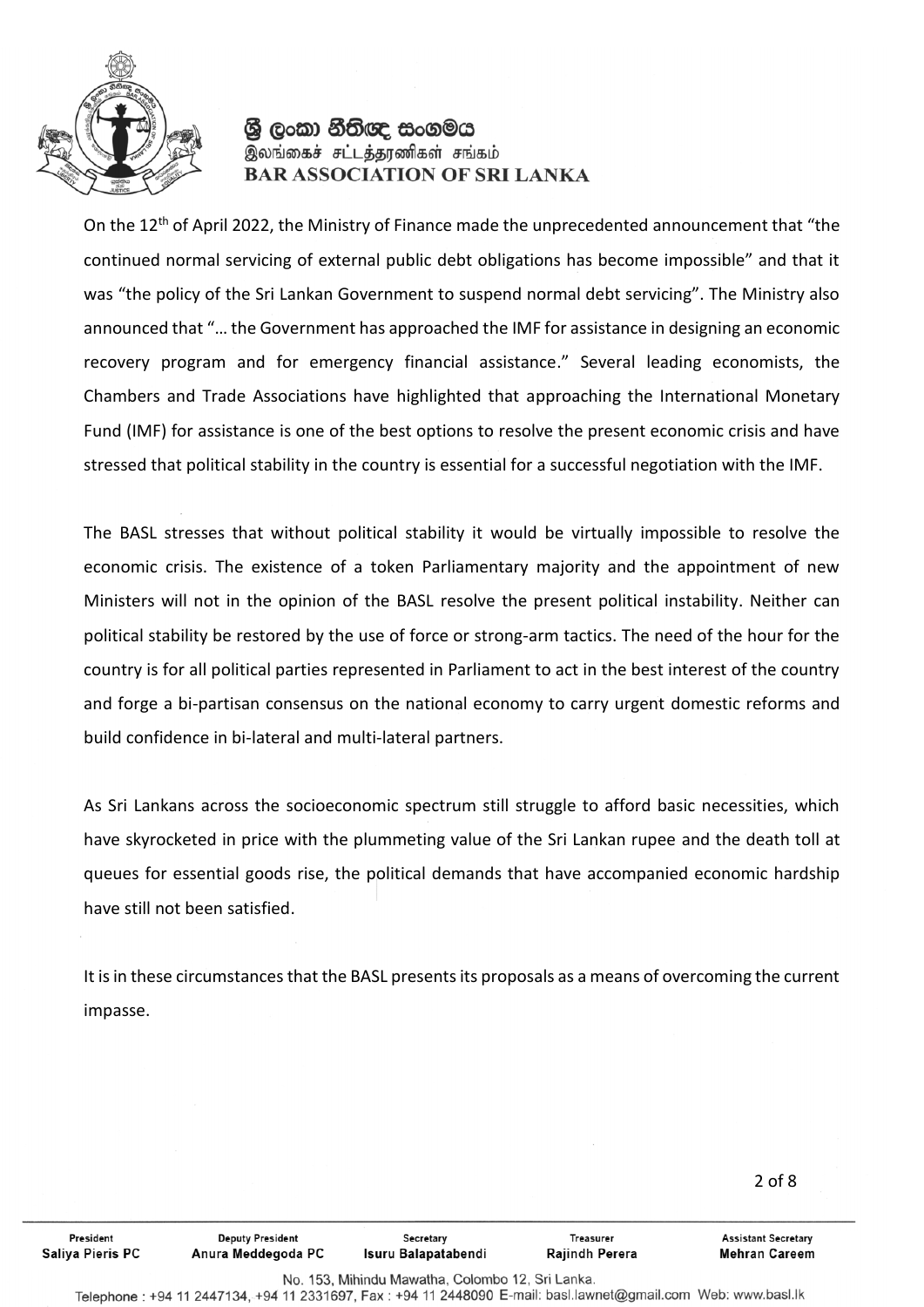

#### **Objective:**

- 1. To create political, economic and social stability in the country.
- 2. To create an environment to address the fundamental problems that have brought about the current crisis (and imperil future reforms).
- 3. To restructure external debt and enter into appropriate programmes with multi-lateral institutions including the IMF and for that purpose to appoint the financial and legal advisers and negotiate a debt standstill pending debt restructuring.
- 4. To obtain bridging finance. The bridging finance together with the savings arising from the debt standstill to be used to procure uninterrupted supply of essentials to the People until **such time** the debt restructuring, and the IMF program is in place. This will eliminate the shortages in power, fuel, gas, medicines, food etc.
- 5. To create an environment to combat corruption and to ensure accountability and strengthening independent institutions.

#### **Overarching Requirement:**

**A stable Government with the ability to implement reforms domestically and the ability / credibility to negotiate with the IMF, other multilateral agencies, and friendly countries to help Sri Lanka get out of the economic crisis.** 

3 of 8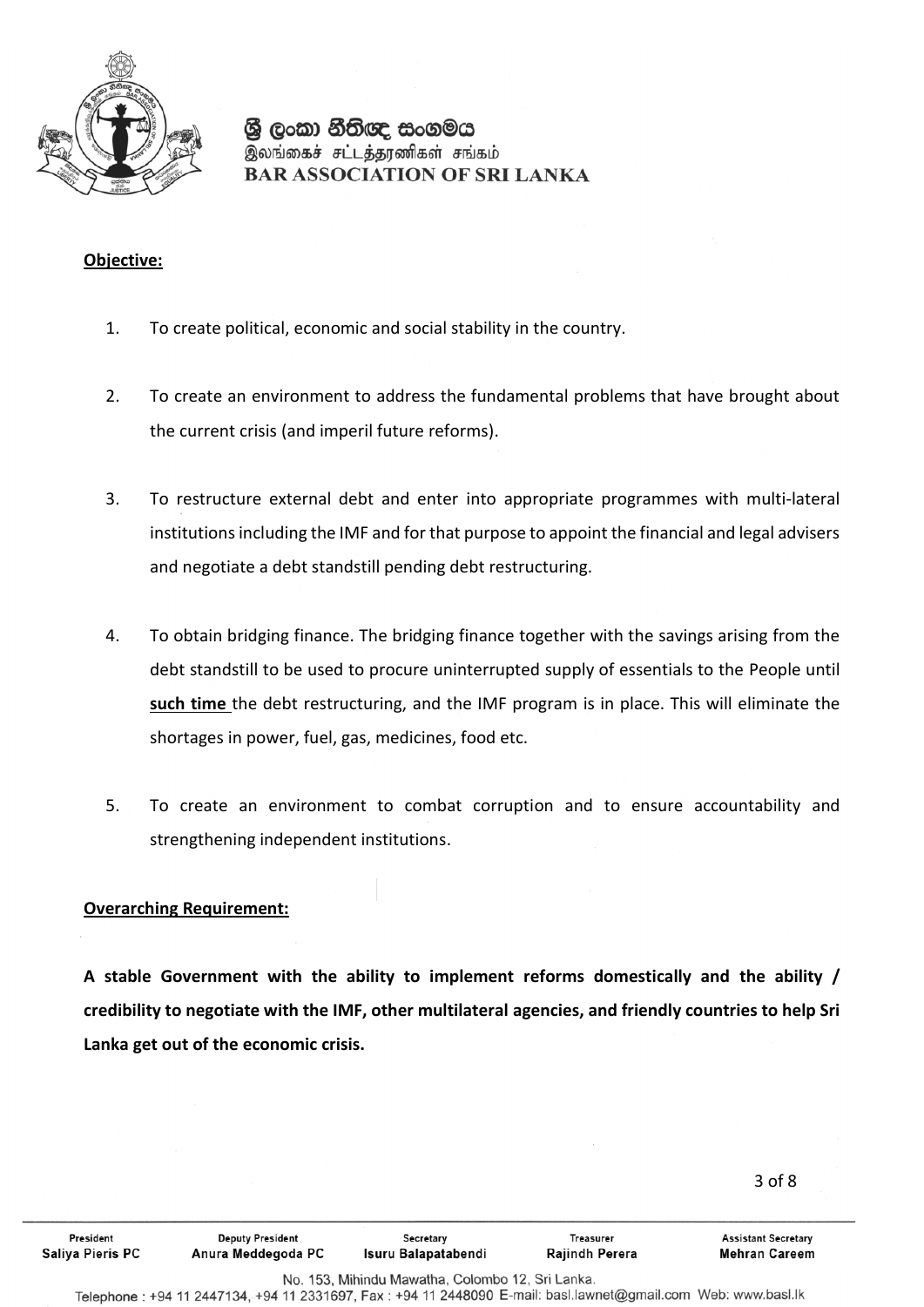

#### **Proposals:**

- 1. All actions must be consistent with the Constitution and the relevant legal instruments and transparency. Transitional provisions that are being recommended are purely due to the exigency of the situation and should not be used as a precedent.
- 2. The BASL proposes that the **Government immediately introduce the 21st Amendment to the Constitution by repealing the provisions of the 20th Amendment and restoring the 19th Amendment**. In doing so the present number of Court of Appeal and Supreme Court Judges should remain intact. The introduction of the provisions of the 19<sup>th</sup> Amendment should result in the re-establishment of the Constitutional Council, the Independent Commissions which existed under the 19<sup>th</sup> Amendment whilst enhancing their financial independence, transparency and accountability.
- 3. **In addition to the provisions of the 19th Amendment**, the 21st amendment should stipulate that:
	- i. the appointments of the Governor of the Central Bank of Sri Lanka and the Monetary Board should also be done with the approval of the Constitutional Council;
	- ii. the appointments of the Secretaries to the Ministries, Governors, Ambassadors and Heads of Missions to be done on the advice of the Prime Minister in consultation with the Cabinet of Ministers;
	- iii. Presidential Pardons should be done according to the recommendation by a body established by law, appointed by the President on the recommendation of the Constitutional Council; and

4 of 8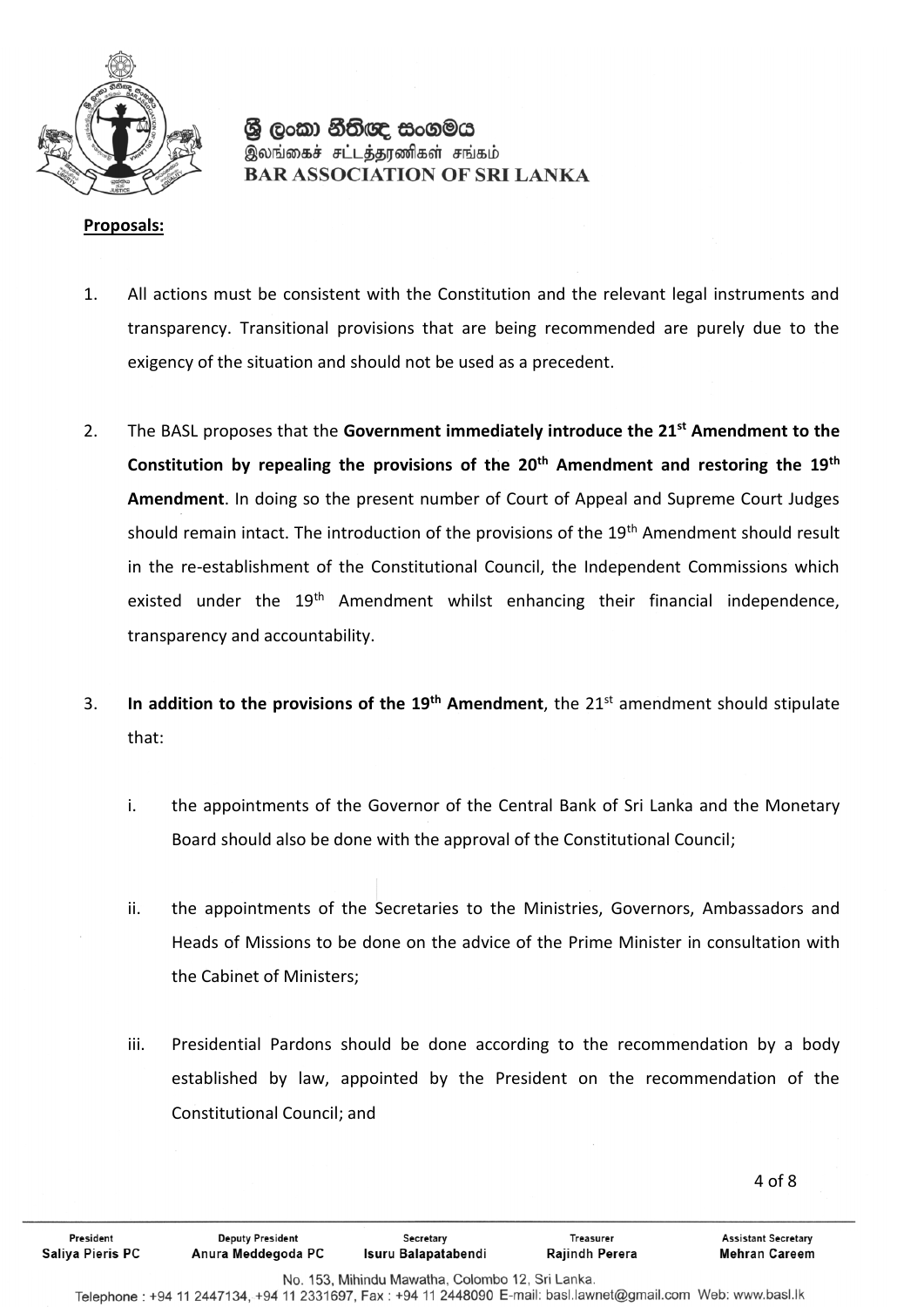

- 4. Upon enactment of the 21st Amendment to the Constitution **all Secretaries to Ministries to be appointed and all independent Commissions other than the Judicial Service Commission be reconstituted**.
- 5. The President should not hold any portfolio (as stipulated by the 19th Amendment to the Constitution).
- 6. **Abolition of the Executive Presidency** as early as possible but not later than 15 months. The amendment to that effect should be passed in Parliament no later than 30<sup>th</sup> November 2022 and must set the operative date by which the Executive Presidency will be abolished. The Executive Presidency to be replaced by a Parliamentary form of government, where the Prime Minister, as the head of the Government and the Cabinet of Ministers is accountable to Parliament.
- 7. **Establish an Interim Government of National Unity** consisting of 15 Cabinet Ministers. **The Prime Minister to be a Member of Parliament who is able to establish a consensus among all political parties recognized by the Speaker in Parliament** on the national economy and to enact necessary reforms. If there is no Member of Parliament who meets this criteria due to the exigencies of the situation a vacancy created by the resignation of a National List MP may be used to facilitate the entry into Parliament of an individual who meets this criteria where there is bi-partisan consensus to appoint a person who is not presently a Member of Parliament as the Prime Minister, even if such individual's name did not appear in the original List submitted to the National Elections Commission.
- 8. For the Interim Government in consultation with all relevant independent, apolitical Professional/Trade/Civil Society organisations to appoint **an independent Advisory Council consisting of 15 qualified professionals from disciplines corresponding to the 15 Ministries** or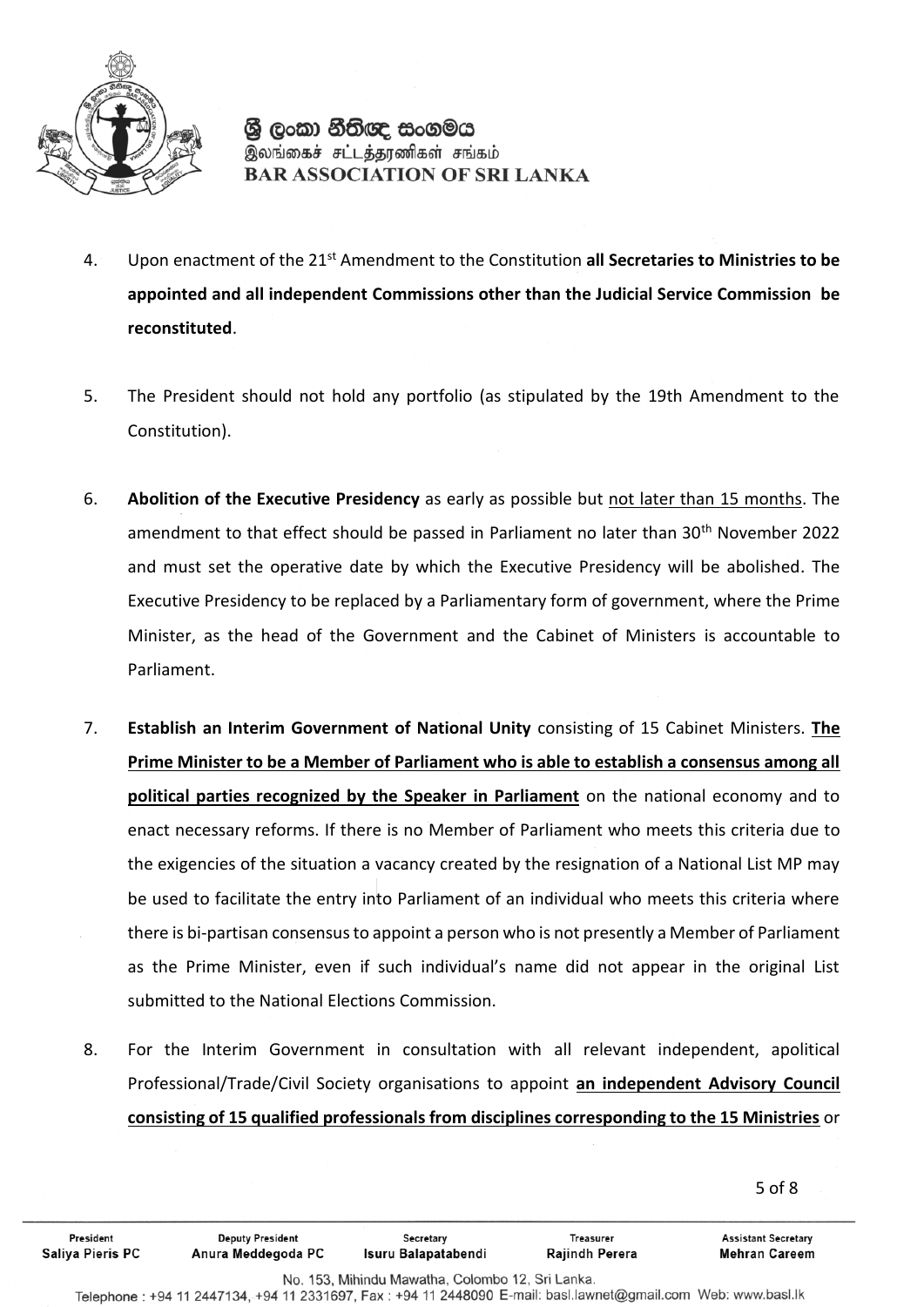

relevant to the national economy. All major policy decisions of the Government to be taken in consultation with the Advisory Council in a transparent manner.

9. a. Rescind the Special Presidential Commission of Inquiry appointed by Gazette

(Extraordinary) No. 2212/53 of 29th January 2021 to implement the recommendations and decisions made by the Presidential Commission of Inquiry appointed to Investigate Allegations of Political Victimization during the Period Commencing 08th January 2015 and Ending 16th November 2019 appointed by Gazette (Extraordinary) No. 2157/44 of 9th January 2020.

- b. Refrain from implementing the recommendations of the Presidential Commission of Inquiry appointed to Investigate Allegations of Political Victimization during the Period Commencing 08th January 2015 and Ending 16th November 2019 appointed by Gazette (Extraordinary) No. 2157/44 of 9th January 2020.
- 10. The Cabinet of National Unity shall prepare a **Common Minimum Program (CMP)** in consultation with the Advisory Council. The CMP will be tabled in Parliament for its approval and implementation of the CMP will be the responsibility of the Cabinet of National Unity. The CMP should lay special emphasis on caring for the most vulnerable people of Sri Lanka at this time.

The CMP will *inter alia* focus on:

- i. debt restructuring, negotiating an IMF program and obtaining of bridging finance from bi-lateral partners pending the IMF Program;
- ii. immediate resolution of the shortages of essential goods and services;
- iii. divesture and privatization of State assets and awarding tenders including ongoing procurements to be conducted in a transparent manner;

6 of 8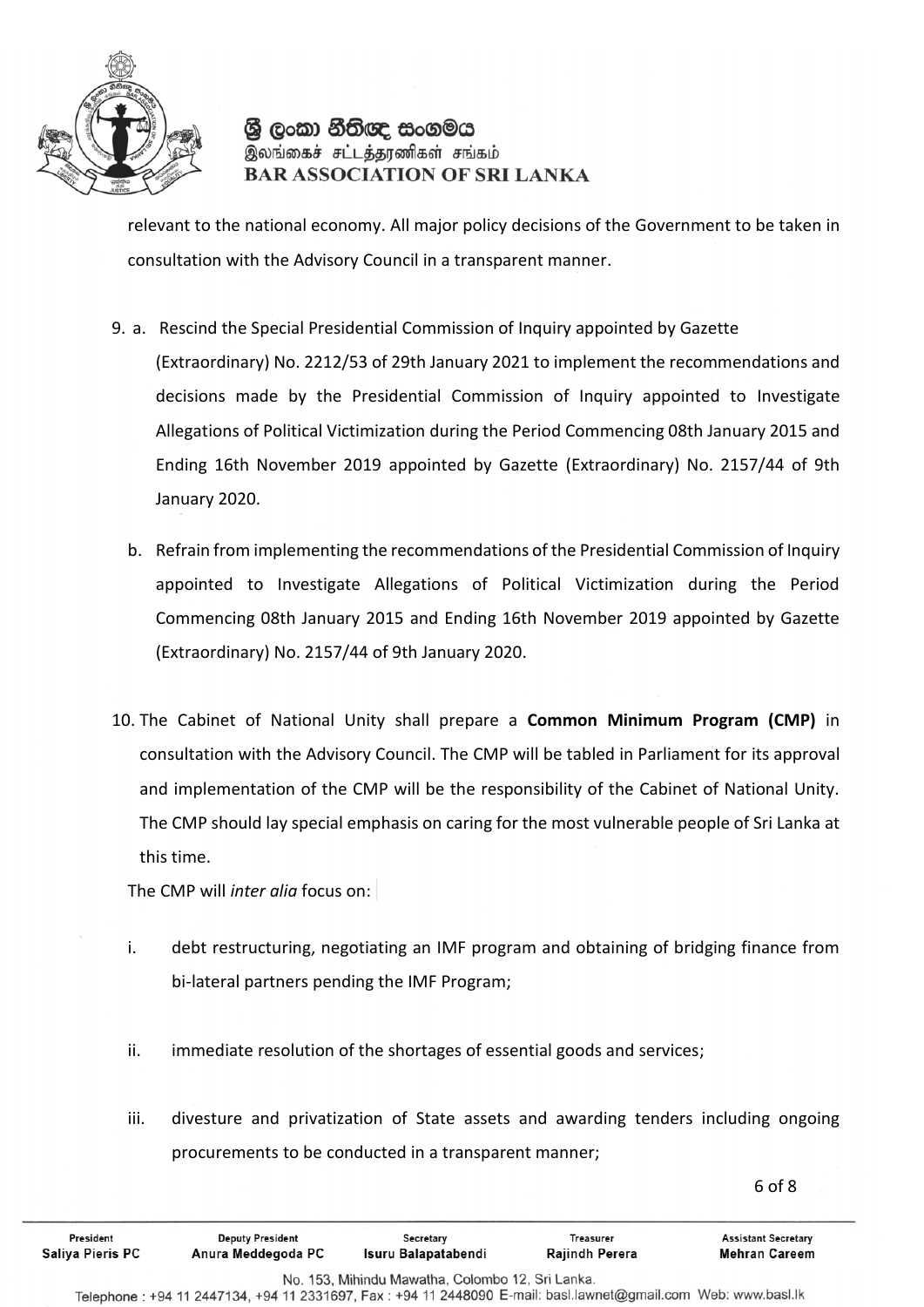

- iv. uphold the Rule of Law and in particular ensure that State actors uphold the rights and freedoms of the People and advance Sri Lanka's Human Rights situation;
- v. adopt a foreign policy which supports the national interests;
- vi. enact legislation on proceeds of crime; recovery of state assets; composite law on anticorruption; regulation of political parties and campaign finance; and necessary amendments to the Declaration of Assets and Liabilities Law to enable the publication of the declarations of Assets and Liabilities of elected officials;
- vii. enact necessary amendments to the Monetary Law or promulgate new legislation to strengthen the independence of the Central Bank of Sri Lanka.
- viii. enact with bi-partisan support and input by professional organisations and trade associations necessary legislation to develop the national economy and attract investments;
- ix. strengthen the Consultative Committees of Parliament and Sectoral Oversight Committees and invite professional organisations and trade associations to attend such meetings;
- x. complete all necessary reforms relating to the conduct of elections expeditiously (especially those which have been delayed); devise methods to conduct such elections in a cost-effective manner (i.e., on the same day); and set a time frame for conducting elections other than a Presidential or Parliamentary election; and

7

Telephone: +94 11 2447134, +94 11 2331697, Fax: +94 11 2448090 E-mail: basl.lawnet@gmail.com Web: www.basl.lk